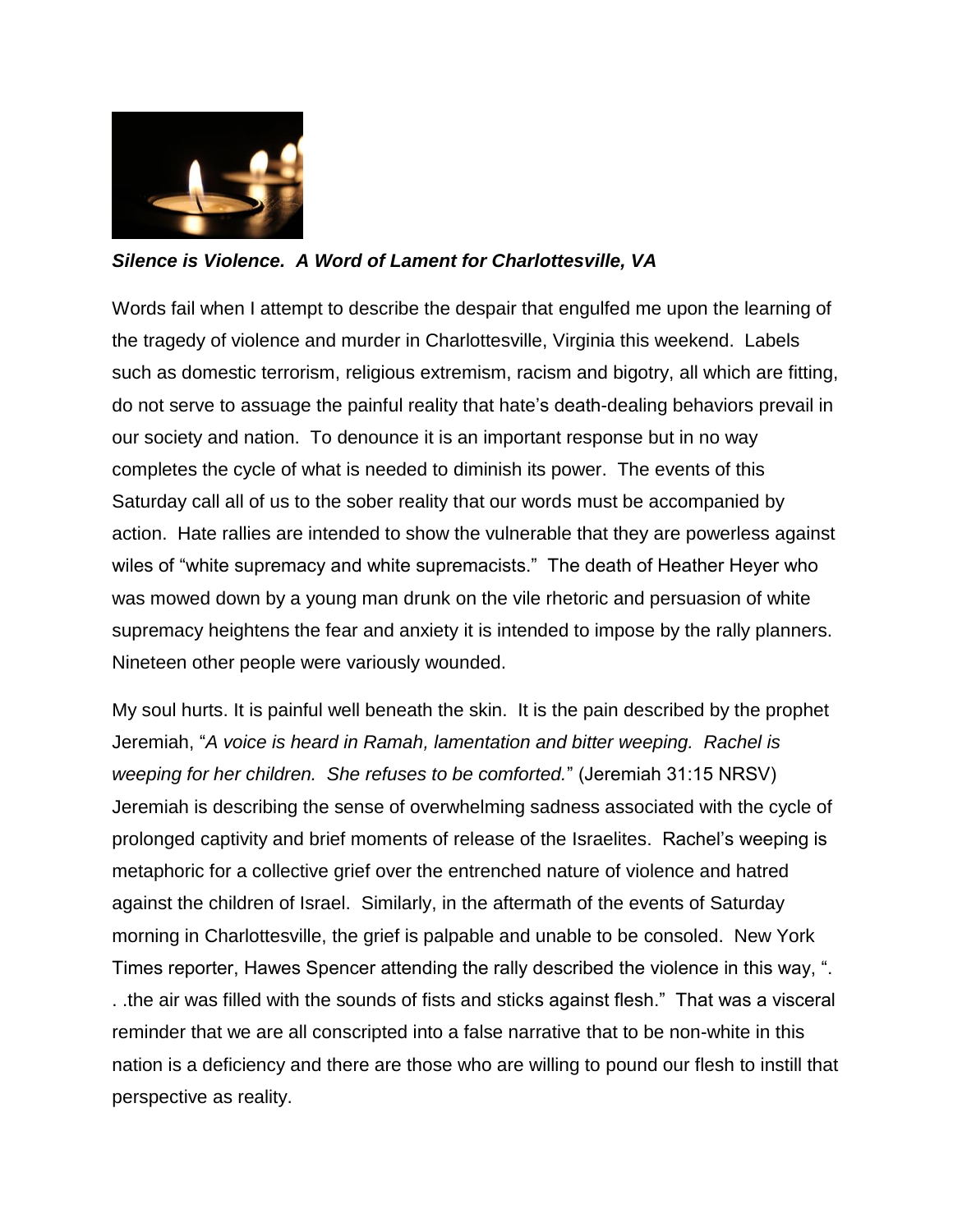To be clear, this is our historic and our current reality. Intimidating words and physical acts of violence are the foundation stones of a nation built on principles of economic expansion and white exceptionalism. This is the harsh reality of our past. It is not, however, who we are. To ignore the reality of our past is to keep a silent vigil to the forces of evil that misrepresent our identity as children of God. What happened in Charlottesville should raise the ire of every Christ-following, peace-loving disciple. What can we do?

- Pray. Pray with your hands, feet and heart. We need to consult the Founder of our Faith for guidance and discernment toward overcoming the sin of racism and bigotry. If possible, dedicate both individual and corporate prayer time this week and the weeks to come to listen to the voice of God for healing.
- Learn. Read articles and books, again individually and collectively to prepare for fruitful dialogue about ways to overcome the false understanding that racism is an individual preference. I commend to you this article<sup>1</sup> by the Rev. Dr. Kelly Brown Douglas linked in the footnotes. Also, host an introduction to anti-racism workshop in your congregation or small group. Caution: be sensitive to the experiences of non-whites so as to not re-injure them by inadvertently forcing them to lead the learning process by sharing and baring their pain.
- Act. Do the work. Opinion will not be the vehicle that will last the entire journey to our destination of freedom and justice for all. Our anti-racism training is designed to walk us through the history that has shaped all of us into a racialized identity that is counter to our identity as Christ's human family. However, it is not always the starting point for a sustained conversation that leads to action. I commend to you our "One Bag of Tea, One Conversation, One Relationship"<sup>2</sup> program for getting to know your congregation and/or community.
- Be different. Because we offer an education and a granting program, we have learned in Reconciliation Ministry the importance to nurture our own capacity to

 $\overline{\phantom{a}}$ 

<sup>1</sup> <https://btpbase.org/charlottesville-truth-america/>

<sup>2</sup> [www.reconciliationministry.org](http://www.reconciliationministry.org/)